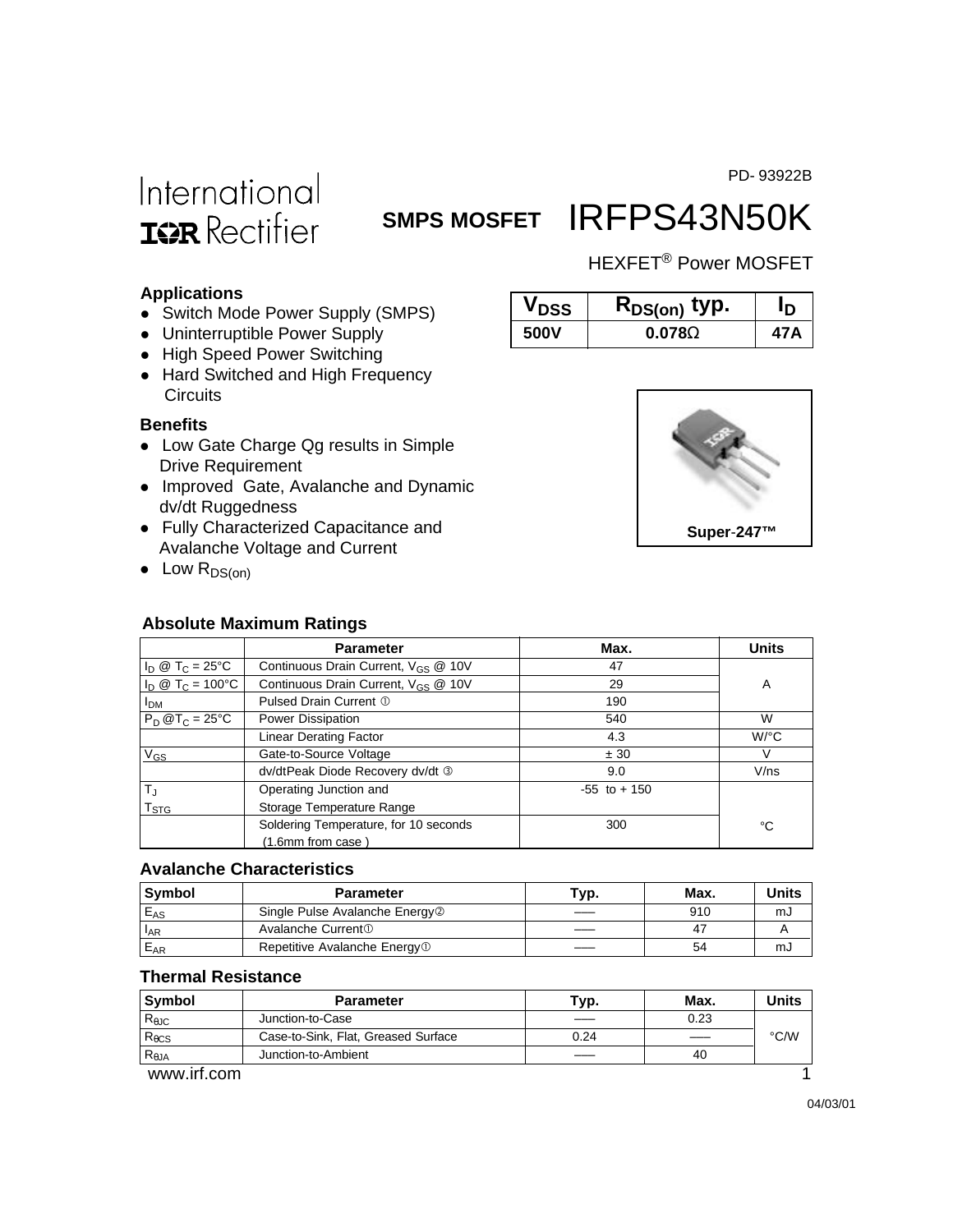## Static @ T<sub>J</sub> = 25°C (unless otherwise specified)

| Symbol                                 | <b>Parameter</b>                     | Min. l |      | Typ. Max.       | Units                | <b>Conditions</b>                                        |
|----------------------------------------|--------------------------------------|--------|------|-----------------|----------------------|----------------------------------------------------------|
| $V_{(BR)DSS}$                          | Drain-to-Source Breakdown Voltage    | 500    |      |                 | V                    | $V_{GS} = 0V$ , $I_D = 250 \mu A$                        |
| $\Delta V_{\text{(BR)DSS}}/\Delta T_J$ | Breakdown Voltage Temp. Coefficient  |        | 0.60 |                 | $V$ <sup>o</sup> $C$ | Reference to $25^{\circ}$ C, $I_D = 1 \text{mA}$         |
| $R_{DS(on)}$                           | Static Drain-to-Source On-Resistance |        |      | $0.078$ $0.090$ | Ω                    | $V_{GS} = 10V$ , $I_D = 28A$ 4                           |
| $V_{GS(th)}$                           | Gate Threshold Voltage               | 3.0    |      | 5.0             | V                    | $V_{DS} = V_{GS}$ , $I_D = 250 \mu A$                    |
| <b>I</b> <sub>DSS</sub>                | Drain-to-Source Leakage Current      |        |      | 50              | μA                   | $V_{DS} = 500V$ , $V_{GS} = 0V$                          |
|                                        |                                      |        |      | 250             | μA                   | $V_{DS} = 400V$ , $V_{GS} = 0V$ , $T_{J} = 125^{\circ}C$ |
| IGSS                                   | Gate-to-Source Forward Leakage       |        |      | 100             | nA                   | $V_{GS} = 30V$                                           |
|                                        | Gate-to-Source Reverse Leakage       |        |      | $-100$          |                      | $V_{GS} = -30V$                                          |

### **Dynamic @ TJ = 25°C (unless otherwise specified)**

| Symbol                    | <b>Parameter</b>                    | Min. | Typ.  | Max. | <b>Units</b> | <b>Conditions</b>                                    |
|---------------------------|-------------------------------------|------|-------|------|--------------|------------------------------------------------------|
| <b>gfs</b>                | <b>Forward Transconductance</b>     | 23   |       |      | S            | $V_{DS} = 50V$ , $I_D = 28A$                         |
| $\mathsf{Q}_{\mathsf{g}}$ | <b>Total Gate Charge</b>            |      |       | 350  |              | $ln = 47A$                                           |
| $Q_{gs}$                  | Gate-to-Source Charge               |      |       | 85   | пC           | $V_{DS} = 400V$                                      |
| $Q_{gd}$                  | Gate-to-Drain ("Miller") Charge     |      |       | 180  |              | $V_{GS}$ = 10V, See Fig. 6 and 13 $\circledcirc$     |
| $t_{d(on)}$               | Turn-On Delay Time                  |      | 25    |      |              | $V_{DD} = 250V$                                      |
| t <sub>r</sub>            | <b>Rise Time</b>                    |      | 140   |      | ns           | $I_D = 47A$                                          |
| $t_{d(off)}$              | Turn-Off Delay Time                 |      | 55    |      |              | $R_G = 1.0\Omega$                                    |
| tŧ                        | <b>Fall Time</b>                    |      | 74    |      |              | $V_{GS}$ = 10V, See Fig. 10 $\circ$                  |
| $C_{iss}$                 | Input Capacitance                   |      | 8310  |      |              | $V_{GS} = 0V$                                        |
| C <sub>oss</sub>          | <b>Output Capacitance</b>           |      | 960   |      |              | $V_{DS} = 25V$                                       |
| C <sub>rss</sub>          | Reverse Transfer Capacitance        |      | 120   |      | pF           | $f = 1.0$ MHz, See Fig. 5                            |
| C <sub>oss</sub>          | <b>Output Capacitance</b>           |      | 10170 |      |              | $V_{GS} = 0V$ , $V_{DS} = 1.0V$ , $f = 1.0MHz$       |
| $C_{\rm oss}$             | <b>Output Capacitance</b>           |      | 240   |      |              | $V_{GS} = 0V$ , $V_{DS} = 400V$ , $f = 1.0 MHz$      |
| $C_{\rm oss}$ eff.        | <b>Effective Output Capacitance</b> |      | 440   |      |              | $V_{GS} = 0V$ , $V_{DS} = 0V$ to 400V $\circledcirc$ |

#### **Diode Characteristics**

| Symbol      | <b>Parameter</b>                 | Min.                                                                      | Typ. | Max. | <b>Units</b>   | <b>Conditions</b>                                         |
|-------------|----------------------------------|---------------------------------------------------------------------------|------|------|----------------|-----------------------------------------------------------|
| Is          | <b>Continuous Source Current</b> |                                                                           |      | 47   |                | MOSFET symbol                                             |
|             | (Body Diode)                     |                                                                           |      |      | $\overline{A}$ | showing the                                               |
| $I_{SM}$    | <b>Pulsed Source Current</b>     |                                                                           |      |      |                | integral reverse<br>G                                     |
|             | (Body Diode) 1                   |                                                                           |      | 190  |                | p-n junction diode.                                       |
| $V_{SD}$    | Diode Forward Voltage            |                                                                           |      | 1.5  | V              | $T_J = 25$ °C, $I_S = 47A$ , $V_{GS} = 0V$<br>$\circledA$ |
| $t_{rr}$    | Reverse Recovery Time            |                                                                           | 620  | 940  | ns             | $T_J = 25^{\circ}C$ , $I_F = 47A$                         |
| $Q_{rr}$    | Reverse RecoveryCharge           |                                                                           | 14   | 21   | μC             | $di/dt = 100A/\mu s$ 4                                    |
| <b>IRRM</b> | Reverse RecoveryCurrent          |                                                                           | 38   |      | A              |                                                           |
| $t_{on}$    | Forward Turn-On Time             | Intrinsic turn-on time is negligible (turn-on is dominated by $L_S+L_D$ ) |      |      |                |                                                           |

#### **Notes:**

- Repetitive rating; pulse width limited by max. junction temperature. (See Fig. 11)
- © Starting T<sub>J</sub> = 25°C, L = 0.82mH, R<sub>G</sub> = 25Ω,  $I_{AS}$  = 47A (See Figure 12a).
- $\textcircled{3}$  I<sub>SD</sub> ≤ 47A, di/dt ≤ 230A/µs, V<sub>DD</sub> ≤ V<sub>(BR)DSS</sub>,  $\overline{T_J} \leq 150^{\circ}$ C.
- 

Pulse width ≤ 400µs; duty cycle ≤ 2%.

 $\circledS$  C<sub>oss</sub> eff. is a fixed capacitance that gives the same charging time as  $C_{\text{oss}}$  while  $V_{DS}$  is rising from 0 to 80%  $V_{DSS}$ .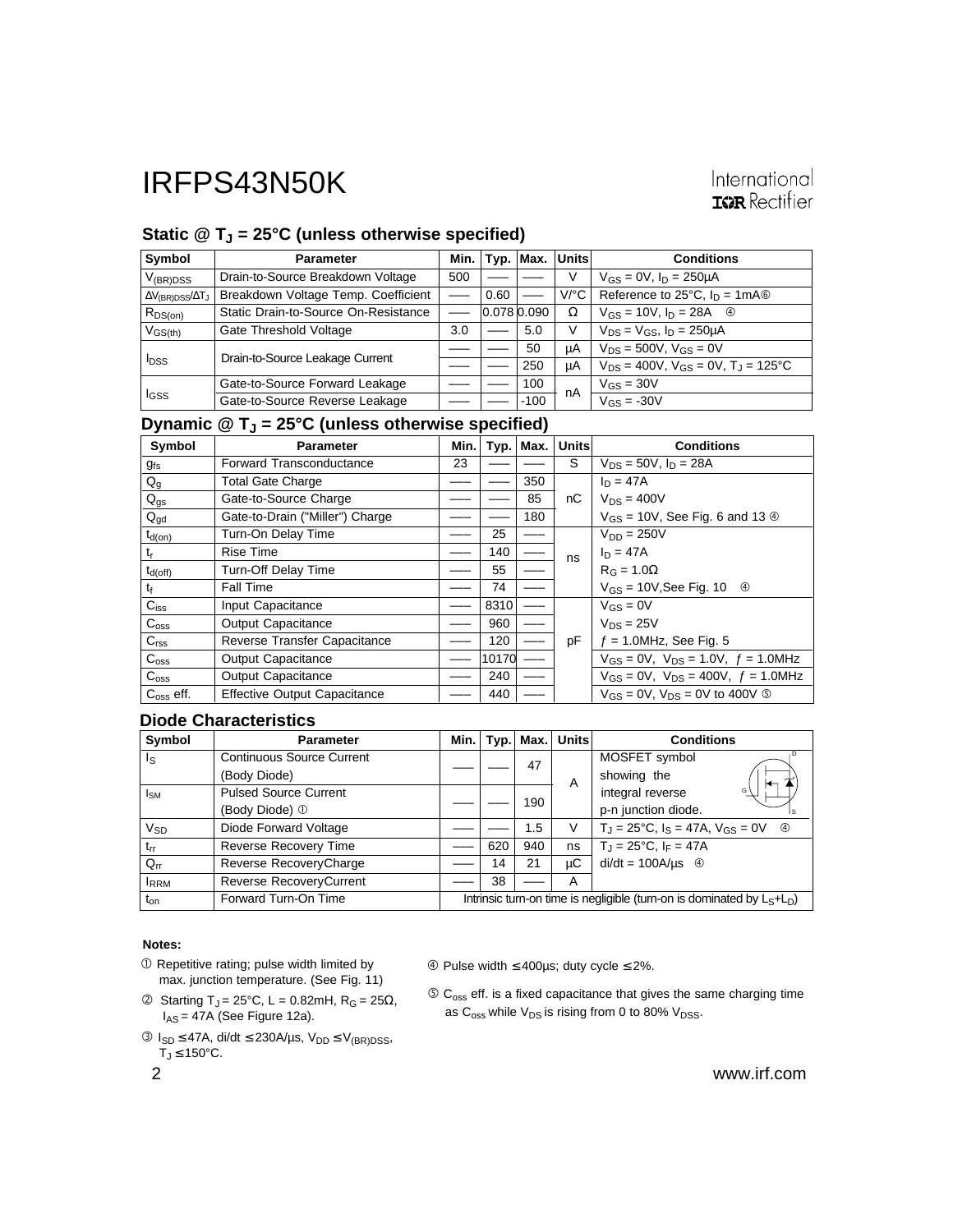## International **IGR** Rectifier



**Fig 1.** Typical Output Characteristics **Fig 2.** Typical Output Characteristics





**Fig 3.** Typical Transfer Characteristics



**Fig 4.** Normalized On-Resistance Vs. Temperature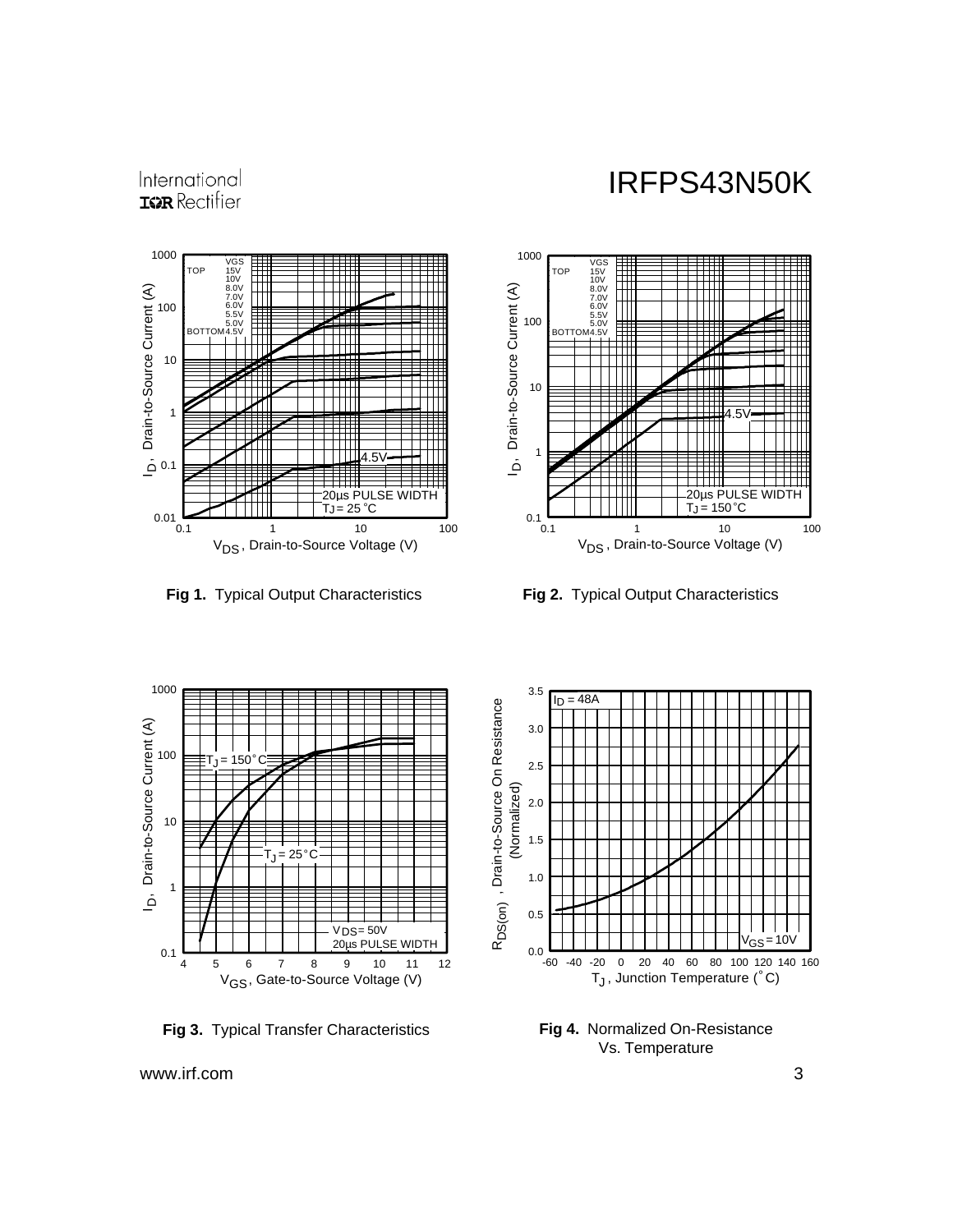### International **IGR** Rectifier



V<sub>DS</sub>, Drain-to-Source Voltage (V)













**Fig 8.** Maximum Safe Operating Area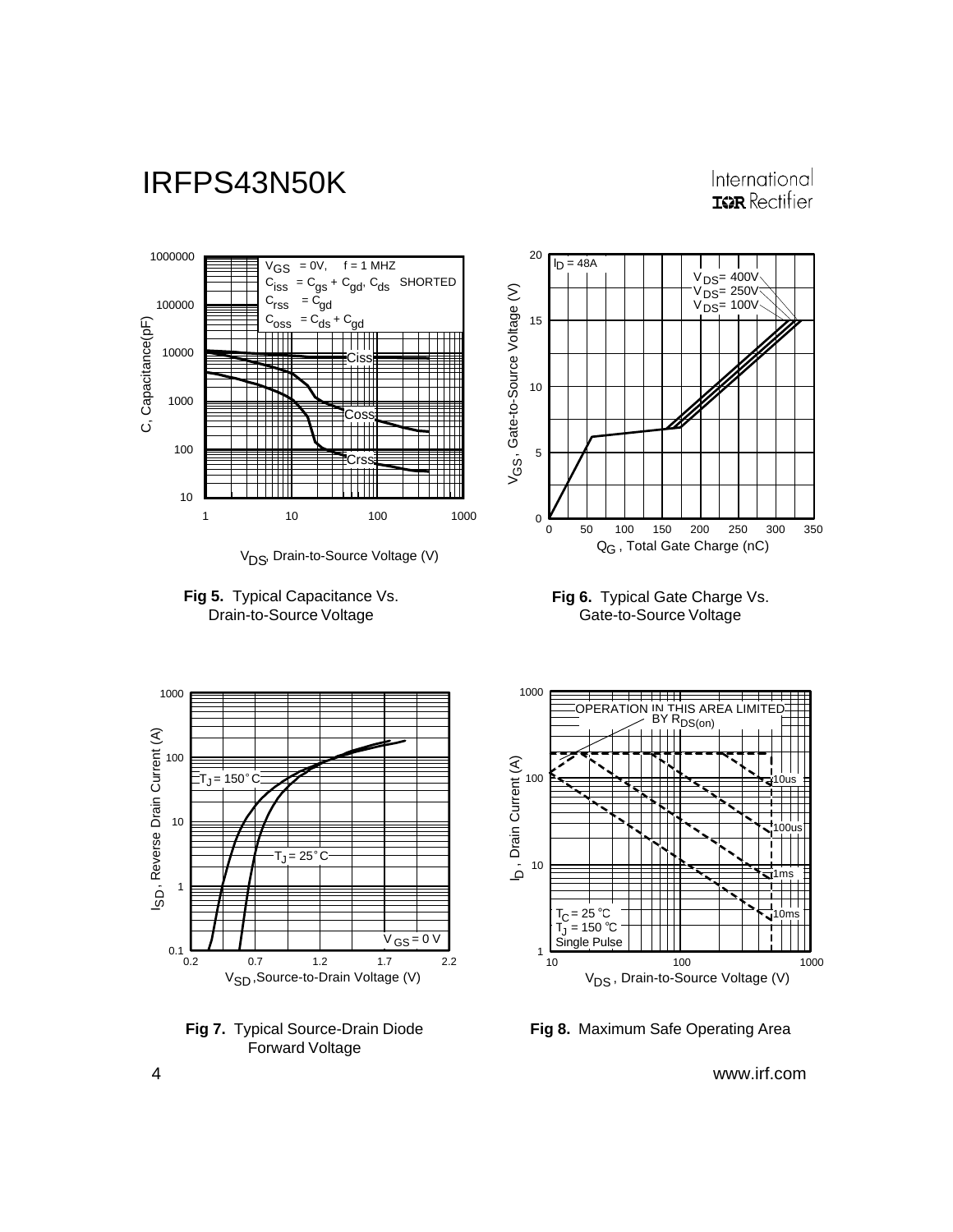## International **ISPR** Rectifier





## IRFPS43N50K



**Fig 10a.** Switching Time Test Circuit



**Fig 10b.** Switching Time Waveforms



**Fig 11.** Maximum Effective Transient Thermal Impedance, Junction-to-Case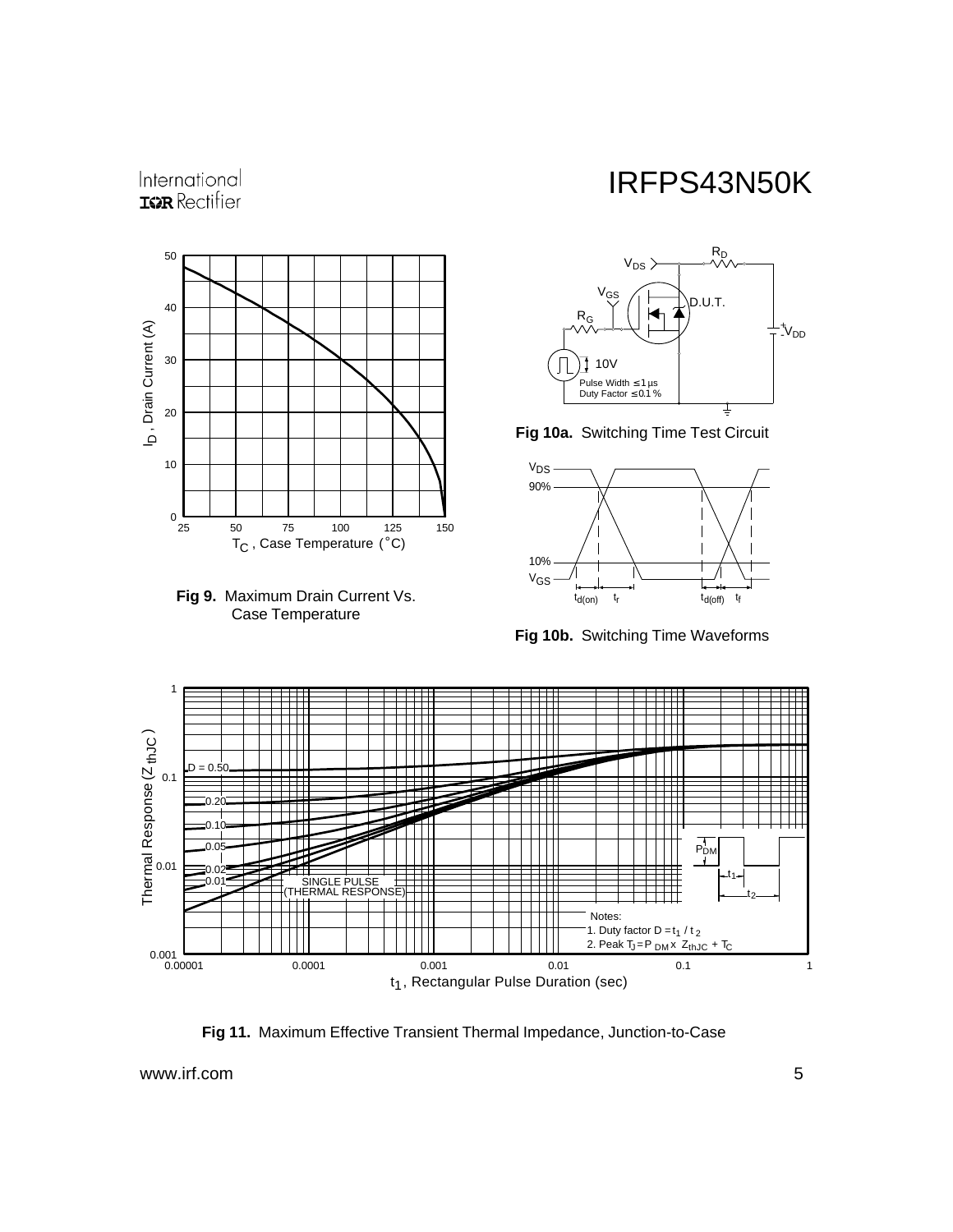

**Fig 12a.** Maximum Avalanche Energy Vs. Drain Current



International **ISPR** Rectifier





**Fig 12d.** Unclamped Inductive Waveforms





**Fig 13a.** Gate Charge Test Circuit **Fig 13b.** Basic Gate Charge Waveform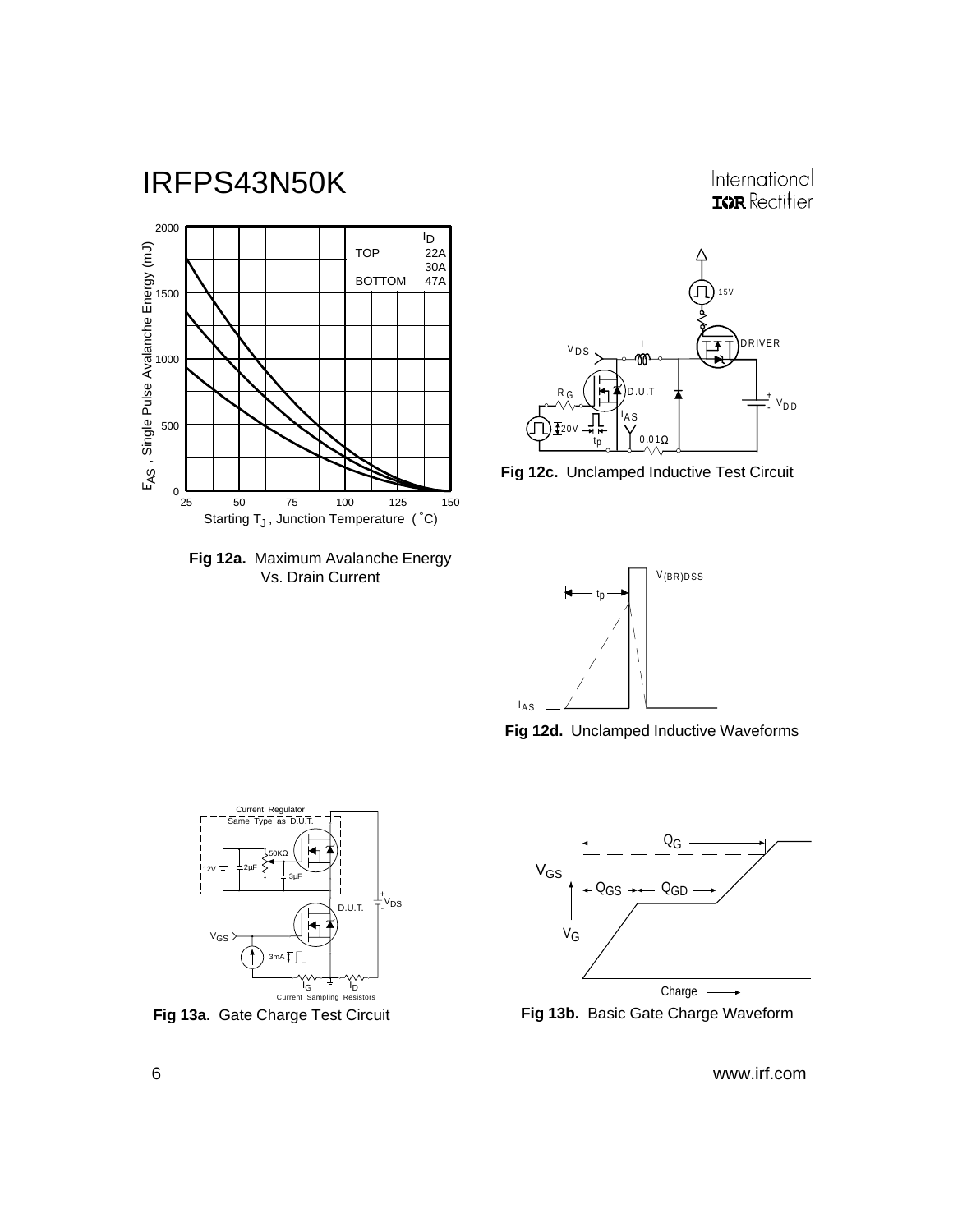### International **IGR** Rectifier

## IRFPS43N50K



 $*$   $V_{GS}$  = 5V for Logic Level Devices

### **Fig 14.** For N-Channel HEXFET® Power MOSFETs